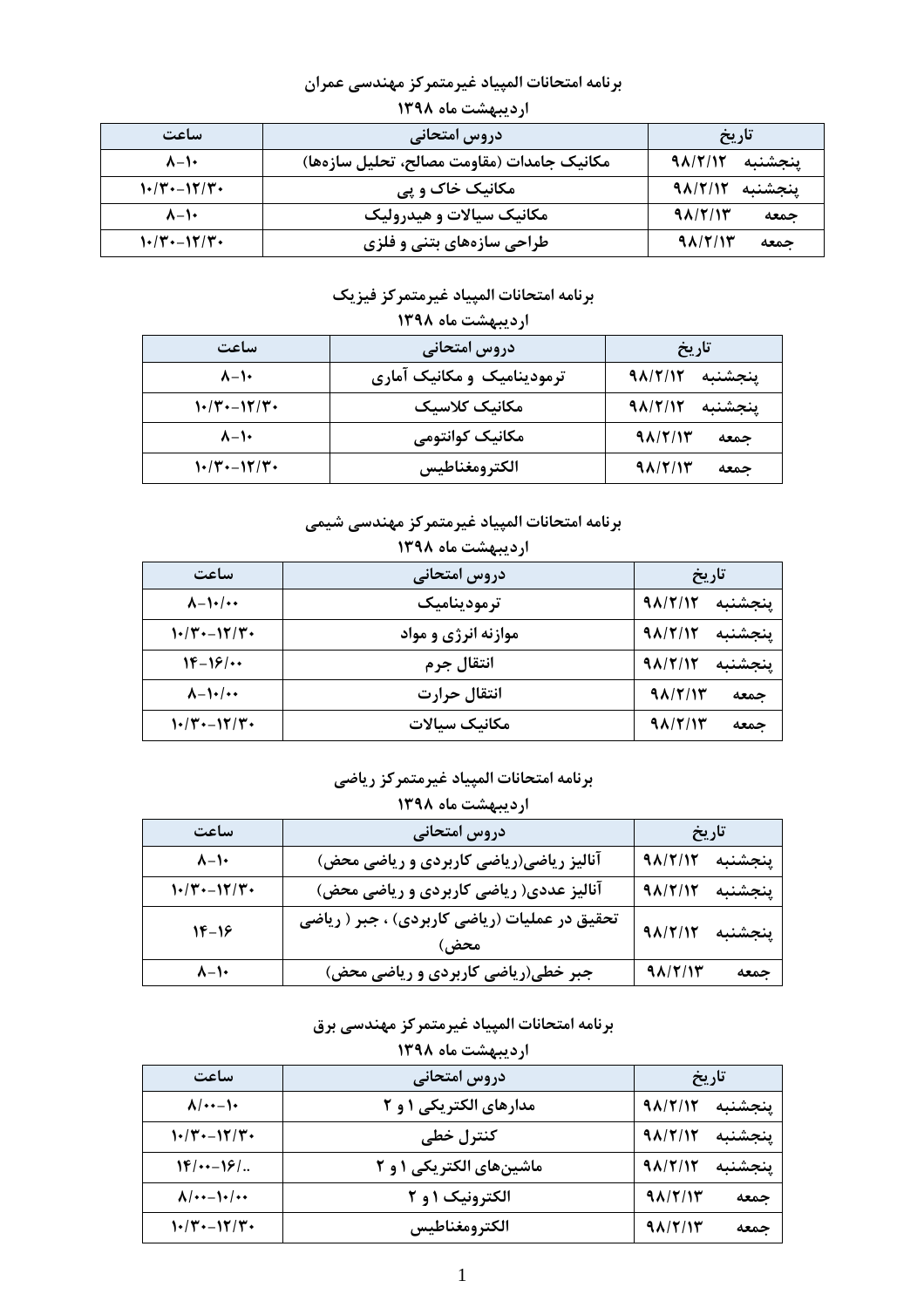| برنامه امتحانات المپياد غيرمتمركز زيستشناسي |  |  |  |  |  |
|---------------------------------------------|--|--|--|--|--|
|---------------------------------------------|--|--|--|--|--|

#### اردیبهشت ماه ۱۳۹۸

| ساعت                     | دروس امتحانى                                                                                                                                                                      | نوع دفترچه                            | تاريخ              |
|--------------------------|-----------------------------------------------------------------------------------------------------------------------------------------------------------------------------------|---------------------------------------|--------------------|
| $\Lambda - \nu/\Upsilon$ | دسته سئوالات مجموعه گیاه شناسی، فیزیولوژی گیاهی ،<br>دسته سئوالات مجموعه جانور شناسی ،فیزیولوژی جانوری<br>دسته سئوالات میکروبیولوژی و ژنتیک، بیوشیمی و بیوفیزیک (سلولی و مولکولی) | دفترچه شماره<br>یک سئوالات<br>اختصاصى | ينجشنبه<br>91/7/17 |
| $1F - 18/7$              | فیزیولوژی گیاهی ، مجموعه گیاه شناسی ،فیزیولوژی جانوری،<br>مجموعه جانور شناسی ، میکروبیولوژی ، ژنتیک ، سلولی و مولکولی، بیوشیمی و<br>بيو فيزيک                                     | دفترچه شماره<br>دو سئوالات<br>عمومی   | ينجشنبه<br>91/7/17 |

.<br>- توجه : در سئوالات اختصاصي، دانشجويان با توجه به گرايش به دسته سوالات مربوط به گرايش خود پاسخ دهند.

در سئوالات عمومی، دانشجویان بدون توجه به گرایش خود به تمامی سئوالات پاسخ دهند.

#### برنامه امتحانات المپياد غيرمتمركز شيمي

| اردیبهشت ماه ۱۳۹۸    |                                   |                  |         |
|----------------------|-----------------------------------|------------------|---------|
| ساعت                 | دروس امتحاني                      |                  | تاريخ   |
| $\lambda$ / $\cdots$ | شیمی فیزیک <b>۱ و ۲</b>           | 91/7/17          | ينجشنبه |
| $1.7 - 17.7$         | شیمی آلی ۱ و ۲ و ۳                | 91/7/17          | ينجشنبه |
| $\lambda$ / $\cdots$ | شیمی تجزیه ۱ و ۲ و آنالیز دستگاهی | $9\lambda$ /٢/۱٣ | جمعه    |
| $1.7 - 17.7$         | شیمی معدنی ۱ و ۲                  | $9\lambda$ /٢/۱۳ | جمعه    |

### برنامه امتحانات المپياد غيرمتمركز علوم اقتصادي

| اردیبهشت ماه ۱۳۹۸    |                        |                  |         |
|----------------------|------------------------|------------------|---------|
| ساعت<br>دروس امتحانی |                        | تاريخ            |         |
| $\lambda - \lambda$  | اقتصاد خر د            | 98/2/12          | ينجشنبه |
| $1.74 - 17.7$        | اقتصاد كلان            | 91/7/17          | ينجشنبه |
| $18-18$              | آمار و اقتصادسنجي      | 91/7/17          | ينجشنبه |
| $\lambda - \lambda$  | ریاضیات و اقتصاد ریاضی | $9\lambda$ /٢/۱۳ | جمعه    |

# برنامه امتحانات المپیاد غیرمتمرکز الهیات و معارف اسلامی

| اردیبهشت ماه ۱۳۹۸   |              |         |         |
|---------------------|--------------|---------|---------|
| ساعت                | دروس امتحانی |         | تاريخ   |
| $\lambda - \lambda$ | تفسير        | 91/7/17 | ينجشنبه |
| $1.7 - 17.7$        | علوم قرآني   | 98/2/12 | ينجشنبه |
| $18-18$             | حديث         | 9817112 | ينجشنبه |

.<br>توجه: همراه داشتن كتاب قرآن مجيد در جلسه آزمونهاي المپياد الهيات و معارف اسلامي ممنوع مي باشد.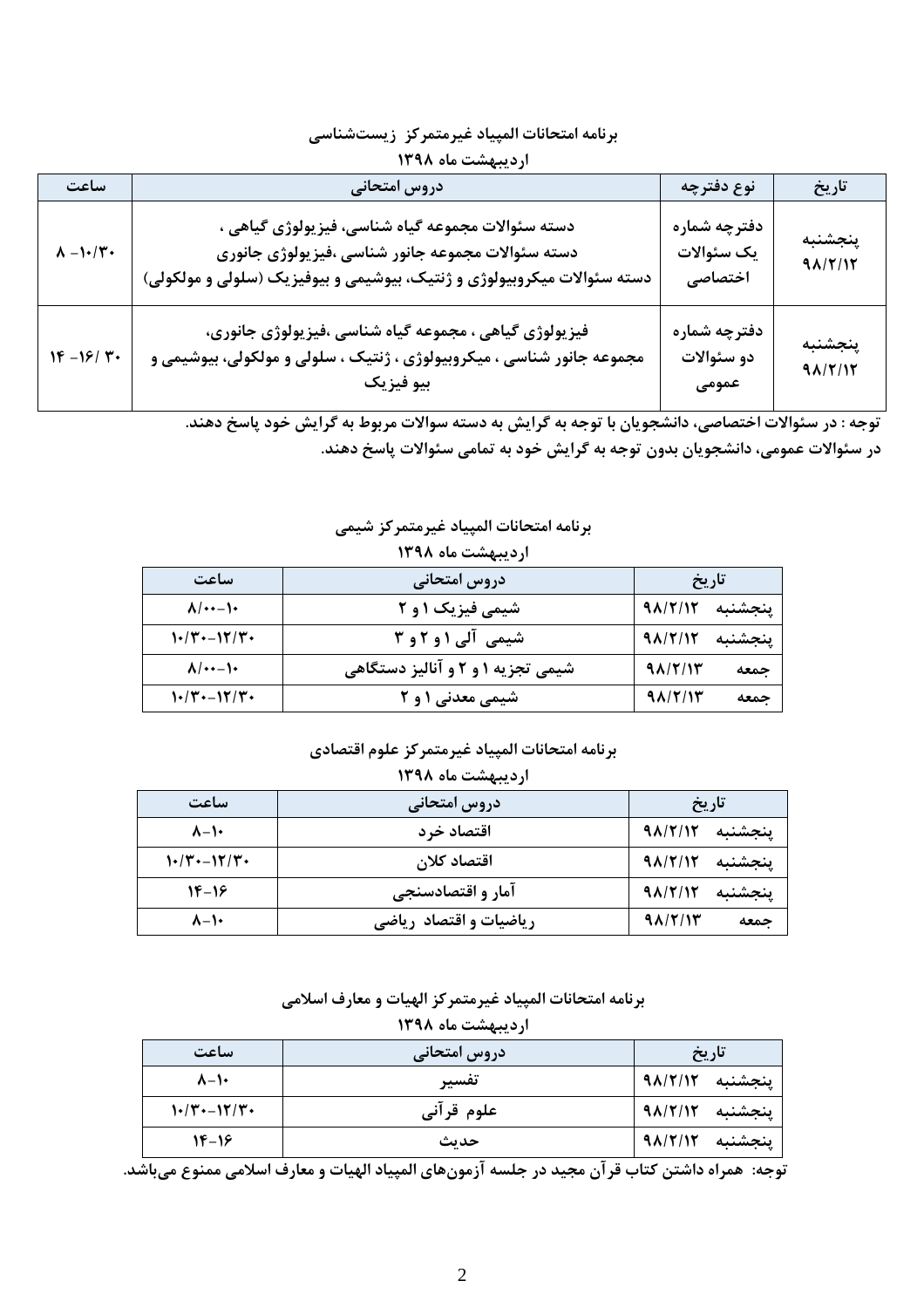#### برنامه امتحانات المپیاد غیرمتمرکز زبان و ادبیات فارسی اردیبهشت ماه ۱۳۹۸

| ساعت                   | ردروس امتحانی                                                                           | تاريخ           |         |
|------------------------|-----------------------------------------------------------------------------------------|-----------------|---------|
| $\lambda - 9/\Upsilon$ | نثر فارسی                                                                               | ينجشنبه ٩٨/٢/١٢ |         |
| $1 \cdot (-1)/1$       | نظم فارسي                                                                               | ينجشنبه ٩٨/٢/١٢ |         |
| $Y - 10/Y$             | <b>۹۸/۲/۱۲   (بدیع، عروض، قافیه، تاریخ ادبیات و سبکشناسی، دستور زبان، معانی و بیان)</b> |                 | ينجشنبه |

#### برنامه امتحانات المپياد غيرمتمركز حقوق  $M^2$   $A$   $A$   $C$   $A$   $A$   $A$

| $11.18.80$ case called $11.1$ |                     |                  |         |
|-------------------------------|---------------------|------------------|---------|
| ساعت                          | دروس امتحانی        | تاريخ            |         |
| $\lambda - 9/\tau$ .          | حقوق مدني           | 91/7/17          | ينجشنبه |
| $1.1$ $(1.1)$                 | فقه و اصول          | 91/7/17          | ينجشنبه |
| $Y - 10/Y$                    | حقوق اساسي          | 91/7/17          | ينجشنبه |
| $\lambda - 9/\mathbf{r}$ .    | حقوق بينالملل عمومي | $9\lambda$ /٢/١٣ | جمعه    |
| $1.1$ $(1.1)$                 | حقوق جزاي عمومي     | $9\lambda$ /٢/١٣ | جمعه    |
| $11/T - 1T/\cdots$            | آیین دادرسی کیفری   | $9\lambda$ /٢/١٣ | جمعه    |

برنامه امتحانات المپیاد غیرمتمرکز مهندسی کشاورزی (زراعت و اصلاح نباتات) اردیبهشت ماه ۱۳۹۸

|                       | .                      |                 |         |
|-----------------------|------------------------|-----------------|---------|
| ساعت                  | دروس امتحانی           | تاريخ           |         |
| $\lambda - \lambda$   | آمار و طرح آزمایشها    | 91/7/17         | ينجشنبه |
| $1.7 - 17.7$          | ژنتیک                  | 91/7/17         | ينجشنبه |
| $18-18$               | اصلاح نباتات           | 91/7/17         | ينجشنبه |
| $\lambda - 1$ + / + + | <b>زراعت</b>           | $9\lambda/T/11$ | جمعه    |
| $1.74 - 17.7$         | فيزيولوژي گياهان زراعي | 91/7/15         | جمعه    |

برنامه امتحانات المپياد غيرمتمركز مهندسي كامپيوتر  $\mathbf{A}$  we also the set of  $\mathbf{A}$ 

| ار دیبهشت ماه ۱۱ ۱۲ |                                  |                          |  |
|---------------------|----------------------------------|--------------------------|--|
| ساعت                | دروس امتحاني<br>تاريخ            |                          |  |
| $\lambda - \lambda$ | معماری کامپیوتر و مدارهای منطقی  | 91/7/17<br>ينجشنبه       |  |
| $\frac{1}{2}$       | نظریه زبانها و ماشینها           | 91/7/17<br>ينجشنبه       |  |
| 14-16               | سیستمهای عامل                    | 91/7/17<br>ينجشنبه       |  |
| $\lambda - \lambda$ | ساختمان  دادهها و طراحی الگوریتم | $9\lambda$ /٢/١٣<br>جمعه |  |
| 1+120-12120         | شبکههای کامپیوتری                | 91/7/15<br>جمعه          |  |

.<br>با توجه به مصوبات کمیته علمی المپیاد مهندسی کامپیوتر، هریک از داوطلبان محترم مجاز به انتخاب و شرکت در آزمون چهار درس امتحانی از پنج درس فوق|لذکر میباشند.

لازم به ذکر است که در صورت عدم تمایل به شرکت در هر کدام از دروس امتحانی باید تصمیم خود را قبل از حضور در جلسه بگیرند و اگر در جلسه امتحان درسی شرکت کرده و اعلام انصراف نمایند، برای آنان نمره صفر در نظر گرفته میشود.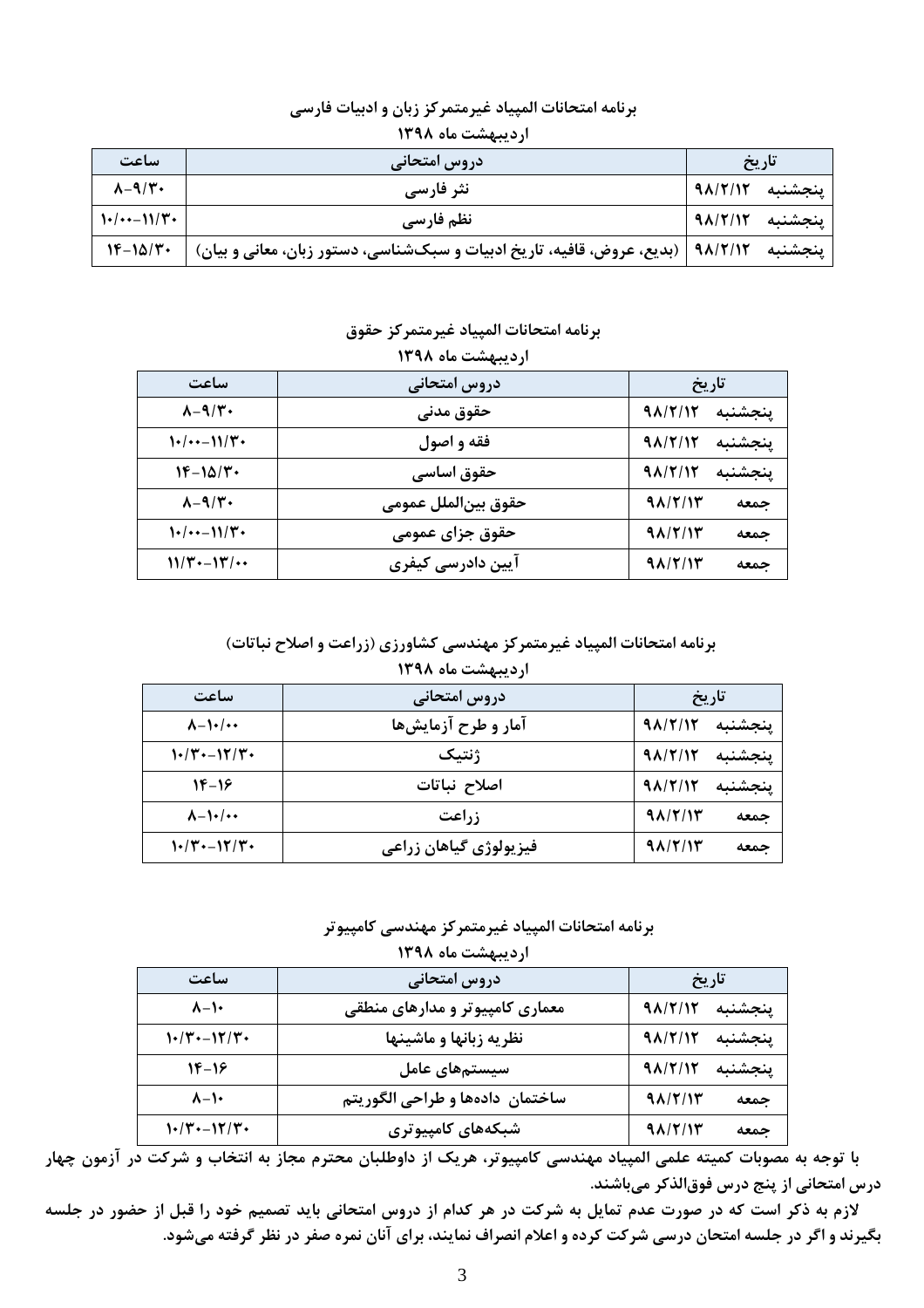### برنامه امتحانات المپياد غيرمتمركز مهندسي مكانيك

| اردیبهشت ماه ۱۳۹۸   |                                                          |                    |  |  |
|---------------------|----------------------------------------------------------|--------------------|--|--|
| ساعت                | دروس امتحانی                                             | تاريخ              |  |  |
| $\lambda - \lambda$ | انتقال حرارت، ترمودینامیک، مکانیک سیالات                 | 91/7/17<br>ىنجشنىه |  |  |
| $1.74 - 177$        | طراحی اجزاء، روشهای تولید، علم مواد، مقاومت مصالح        | ينجشنبه<br>91/7/17 |  |  |
| $18-18$             | ارتعاشات، دینامیک، دینامیک ماشین، طراحی مکانیزمها، کنترل | 91/7/17<br>ىنجشنىه |  |  |

# برنامه امتحانات المپياد غيرمتمركز آمار

### اردیبهشت ماه ۱۳۹۸

| ساعت          | دروس امتحانی                                                                                | تاريخ           |  |
|---------------|---------------------------------------------------------------------------------------------|-----------------|--|
| $ \lambda-1 $ | مبانی احتمال، احتمال ۱ و ۲، آمار ریاضی ۱ و ۲                                                | پنجشنبه ۹۸/۲/۱۲ |  |
|               | پنجشنبه ۔ ۹۸/۲/۱۲   ریاضی عمومی ۱ و ۲، مبانی آنالیز ریاضی، مبانی ماتریسها و جبر خطی   ۱۶-۱۳ |                 |  |

### برنامه امتحانات المپياد غيرمتمركز علوم تربيتي

| ساعت                | دروس امتحاني             | تاريخ                       |
|---------------------|--------------------------|-----------------------------|
| $\lambda - \lambda$ | مديريت آموزشي            | $9\lambda$ /٢/۱٢<br>ينجشنبه |
| $1.74 - 17.74$      | برنامهریزی درسی و آموزشی | 91/7/17<br>ينجشنبه          |
| $18 - 18$           | روشها و فنون تدریس       | $9\lambda$ /٢/١٢<br>ينجشنبه |
| $\lambda - \lambda$ | تعلیم و تربیت اسلامی     | $9\lambda$ /٢/۱٣<br>جمعه    |
| $1.74 - 17.7$       | تكنولوژي آموزشي          | $9\lambda$ /٢/۱٣<br>جمعه    |

### اردیبهشت ماه ۱۳۹۸

### برنامه امتحانات المپياد غيرمتمركز علوم زمين

#### اردیبهشت ماه ۱۳۹۸

| ساعت                | دروس امتحانی                                                                             | تاريخ   |
|---------------------|------------------------------------------------------------------------------------------|---------|
| $\gamma$ - $\prime$ | دفترچه شماره ۱ : مجموعه آب و مهندسی (آبشناسی، زمینشناسی مهندسی) و مجموعه زمین ساخت (زمین | پنجشنبه |
|                     | شناسی ساختاری ،زمین ساخت)                                                                | 91/7/17 |
| $1 - (7 - 17)$      | دفترچه شماره ۲: مجموعه زمینشناسی اقتصادی (زمینشناسی اقتصادی، زمین شیمی، زمینشناسی زیست   | پنجشنبه |
|                     | محیطی)و مجموعه پترولوژی(کانی شناسی ، سنگ آذین ، سنگ دگرگونی)                             | 91/7/17 |
| $1F-19$             | دفترچه شماره ۳: مجموعه رسوبشناسی (رسوبشناسی، سنگشناسی رسوبی، زمینشناسی نفت) و مجموعه     | پنجشنبه |
|                     | چینه نگاری(چینه نگاری و دیرینه شناسی)                                                    | 91/7/17 |
| $\lambda - \lambda$ | دفترچه                                                                                   | جمعه    |
|                     | مهارتهایزمینشناختی(سنجشازدور،سامانهاطلاعاتجغرافیایی،نقشههایزمینشناسی،زمینشناسیصحرایی)    | 91/7/17 |

دانشجویان رشته المپیاد علوم زمین مجازند وسایل ذیل را در جلسه آزمون به همراه داشته باشند:

نقاله- گونیا – خط کش- استر بونت- ماشین حساب غیرمهندسی (غیربرنامهریزی شده)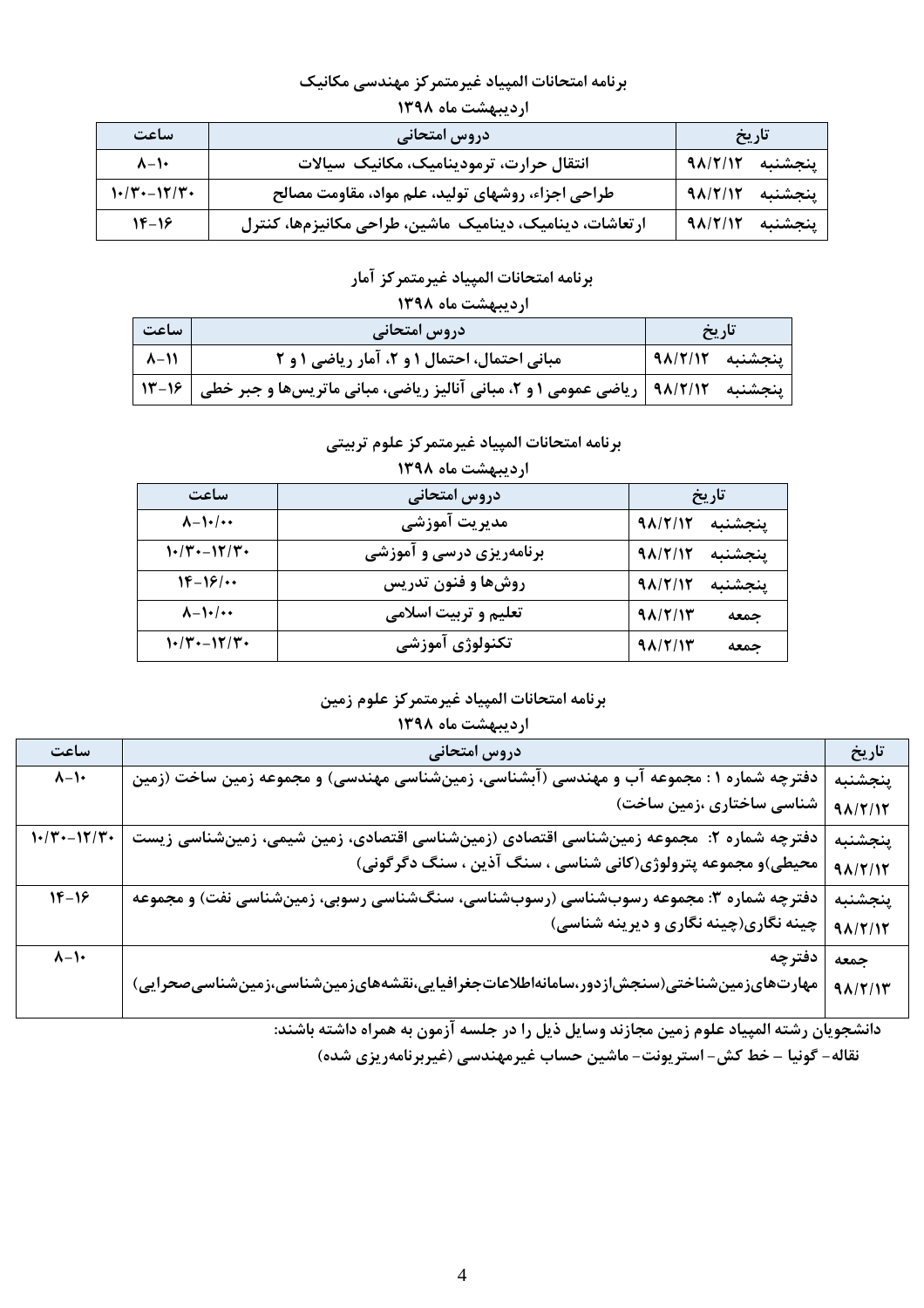### برنامه امتحانات المپیاد غیرمتمرکز مهندسی مواد و متالورژی

| $\cdots$ $\cdots$ $\cdots$ |                          |                 |  |
|----------------------------|--------------------------|-----------------|--|
| ساعت                       | دروس امتحانی             | تاريخ           |  |
| $\lambda - \lambda$        | شیمی فیزیک و ترمودینامیک | ينجشنبه ٩٨/٢/١٢ |  |
| $1.7 - 17.7$               | خواص فیزیکی مواد         | پنجشنبه ۹۸/۲/۱۲ |  |
| $1F-19/$                   | خواص مکانیکی مواد        | پنجشنبه ۹۸/۲/۱۲ |  |

## اردیبهشت ماه ۱۳۹۸

# برنامه امتحانات المپياد غيرمتمركز علوم جغرافيايي

| اردیبهشت ماه ۱۳۹۸ |                                                                                                        |                  |  |  |
|-------------------|--------------------------------------------------------------------------------------------------------|------------------|--|--|
| ساعت              | دروس امتحانی                                                                                           | تاريخ            |  |  |
| $\lambda - 1$     | دفترچه شماره ۱: مجموعه علوم جغرافیایی انسانی (جغرافیایی شهری (مبانی و ایران ) ، جغرافیایی              | ينجشنبه          |  |  |
|                   | روستایی (مبانی و ایران ) ، جغرافیایی سیاسی (مبانی و ایران )                                            | 91/7/17          |  |  |
| $-117 +$          | دفترچه شماره ۲: مجموعه علوم جغرافیای طبیعی (آب<br>هواشناسے، (مبان <u>ی</u><br>و ايران) ،<br>$\ddot{ }$ | ينجشنبه          |  |  |
| 1.7.              | ژئومورفولوژی(مبانی و ایران)                                                                            | 91/7/17          |  |  |
| $Y - 10/Y$        | دفترچه شماره ۳: مهارتها و فناوریهای جغرافیایی (سنجش از دور ) .                                         | ينجشنبه          |  |  |
|                   |                                                                                                        | $9\lambda$ /٢/١٢ |  |  |

## برنامه امتحانات المپياد غيرمتمركز مهندسي صنايع

|  |  | اردیبهشت ماه ۱۳۹۸ |
|--|--|-------------------|
|--|--|-------------------|

| ساعت                   | دروس امتحاني                          | تاريخ              |
|------------------------|---------------------------------------|--------------------|
| $\lambda - 9/\Upsilon$ | مدلسازی ریاضی و تحقیق در عملیات       | ينجشنبه ٩٨/٢/١٢    |
| $1+/--11/T+$           | آمار و احتمالات و کنترل کیفیت آماری   | ينجشنبه ٩٨/٢/١٢    |
| $1F-1\Delta/T$         | برنامهریزی تولید و کنترل موجودیها     | 91/7/17<br>ينجشنبه |
| $\lambda - 9/\Upsilon$ | اقتصاد مهندسی و طرحریزی واحدهای صنعتی | جمعه<br>91/7/17    |

### برنامه امتحانات المپياد غيرمتمركز روانشناسي

| اردیبهشت ماه ۱۳۹۸      |                                                  |         |         |  |
|------------------------|--------------------------------------------------|---------|---------|--|
| ساعت                   | دروس امتحاني                                     |         | تاريخ   |  |
| $\lambda - 9/\Upsilon$ | آمار و روش های تحقیق و روانسنجی                  | 91/7/17 | ينجشنبه |  |
| $1.1$ $11/T$ .         | فیزیولوژی اعصاب غدد با تأکید بر روانشناسی شناختی | 91/7/17 | ينجشنبه |  |
| $1F-1\Delta/T$         | آسیب شناسی روانی (بالینی و استثنایی)             | 91/7/17 | ينجشنبه |  |
| $\lambda - 9/\Upsilon$ | روانشناسی تحولی و شخصیت                          | 91/7/17 | جمعه    |  |
| $1-(1-1)/T$            | مباحث اساسی در روانشناسی (عمومی)                 | 91/7/17 | جمعه    |  |

توجه : در آزمون روانشناسی داشتن ماشین حساب ممنوع است.